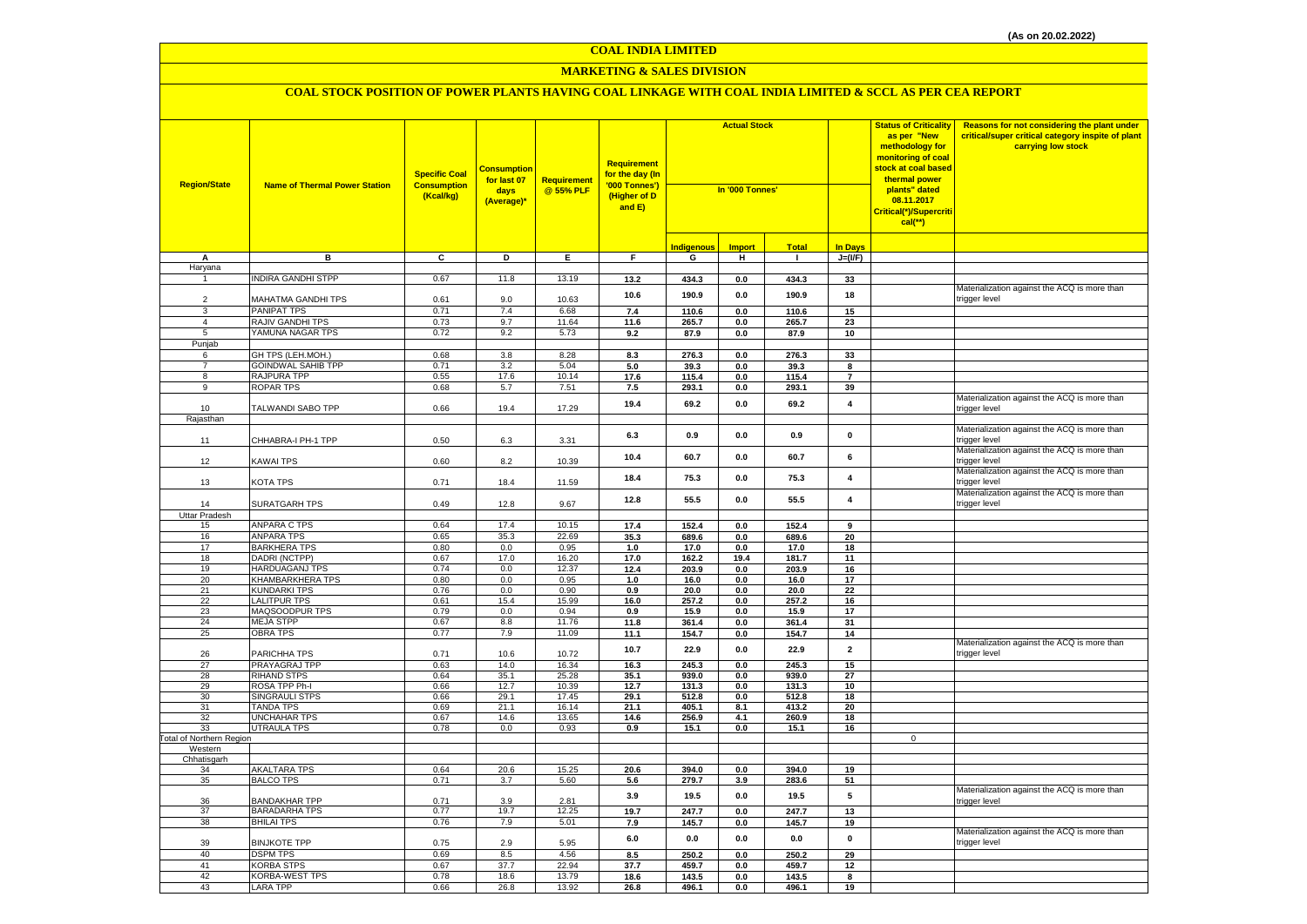## **MARKETING & SALES DIVISION**

| <b>Region/State</b>            | <b>Name of Thermal Power Station</b>    | <b>Specific Coal</b><br><b>Consumption</b><br>(Kcal/kg) | <b>Consumption</b><br>for last 07<br>days<br>(Average)* | <b>Requirement</b><br>@ 55% PLF | Requirement<br>for the day (In<br>'000 Tonnes')<br>(Higher of D<br>and E) | <b>Actual Stock</b><br>In '000 Tonnes' |               |                |                                | <b>Status of Criticality</b><br>as per "New<br>methodology for<br><mark>monitoring of coal</mark><br>stock at coal based<br>thermal power<br>plants" dated<br>08.11.2017<br>Critical(*)/Supercriti<br>$cal$ (**) | Reasons for not considering the plant under<br>critical/super critical category inspite of plant<br>carrying low stock |
|--------------------------------|-----------------------------------------|---------------------------------------------------------|---------------------------------------------------------|---------------------------------|---------------------------------------------------------------------------|----------------------------------------|---------------|----------------|--------------------------------|------------------------------------------------------------------------------------------------------------------------------------------------------------------------------------------------------------------|------------------------------------------------------------------------------------------------------------------------|
|                                |                                         |                                                         |                                                         |                                 |                                                                           | <b>Indigenous</b>                      | <b>Import</b> | <b>Total</b>   | <b>In Days</b>                 |                                                                                                                                                                                                                  |                                                                                                                        |
| A                              | в                                       | $\overline{c}$                                          | D                                                       | Ε.                              | F.                                                                        | G                                      | н.            | $\mathbf{I}$   | $J=(VF)$                       |                                                                                                                                                                                                                  |                                                                                                                        |
| 44                             | NAWAPARA TPP                            | 0.79                                                    | 0.0                                                     | 6.28                            | 6.3                                                                       | 48.9                                   | 0.0           | 48.9           | 8                              |                                                                                                                                                                                                                  | Materialization against the ACQ is more than<br>trigger level                                                          |
| 45                             | PATHADI TPP                             | 0.65                                                    | 8.7                                                     | 5.18                            | 8.7                                                                       | 192.4                                  | 0.0           | 192.4          | 22                             |                                                                                                                                                                                                                  |                                                                                                                        |
| 46                             | <b>SIPAT STPS</b>                       | 0.68                                                    | 36.2                                                    | 26.62                           | 36.2                                                                      | 772.6                                  | 0.0           | 772.6          | 21                             |                                                                                                                                                                                                                  |                                                                                                                        |
| 47                             | <b>TAMNAR TPP</b>                       | 0.84                                                    | 26.2                                                    | 26.52                           | 26.5                                                                      | 119.0                                  | 0.0           | 119.0          | 4                              |                                                                                                                                                                                                                  | Materialization against the ACQ is more than<br>trigger level                                                          |
| 48                             | UCHPINDA TPP                            | 0.75                                                    | 15.7                                                    | 14.22                           | 15.7                                                                      | 114.7                                  | 0.0           | 114.7          | $\overline{7}$                 |                                                                                                                                                                                                                  | Materialization against the ACQ is more than<br>trigger level                                                          |
| Gujarat                        |                                         |                                                         |                                                         |                                 |                                                                           |                                        |               |                |                                |                                                                                                                                                                                                                  | Materialization against the ACQ is more than                                                                           |
| 49                             | GANDHI NAGAR TPS                        | 0.69                                                    | 8.9                                                     | 5.71                            | 8.9                                                                       | 40.6                                   | 0.0           | 40.6           | ${\bf 5}$                      |                                                                                                                                                                                                                  | trigger level                                                                                                          |
| 50                             | SABARMATI (D-F STATIONS)                | 0.57                                                    | 4.0                                                     | 2.74                            | 4.0                                                                       | 16.2                                   | 76.4          | 92.5           | 9                              |                                                                                                                                                                                                                  | Materialization against the ACQ is more than<br>trigger level                                                          |
| 51                             | UKAI TPS                                | 0.67                                                    | 15.7                                                    | 9.85                            | 15.7                                                                      | 58.0                                   | 0.0           | 58.0           | 4                              |                                                                                                                                                                                                                  | Materialization against the ACQ is more than<br>trigger level                                                          |
| 52                             | <b>WANAKBORI TPS</b>                    | 0.67                                                    | 23.0                                                    | 20.22                           | 23.0                                                                      | 68.8                                   | 0.0           | 68.8           | $\mathbf{3}$                   |                                                                                                                                                                                                                  | Materialization against the ACQ is more than<br>trigger level                                                          |
| Madhya Pradesh                 |                                         |                                                         |                                                         |                                 |                                                                           |                                        |               |                |                                |                                                                                                                                                                                                                  |                                                                                                                        |
| 53                             | <b>AMARKANTAK EXT TPS</b>               | 0.65                                                    | 3.0                                                     | 1.80                            | 3.0                                                                       | 28.4                                   | 0.0           | 28.4           | 10                             |                                                                                                                                                                                                                  |                                                                                                                        |
| 54                             | <b>ANUPPUR TPP</b>                      | 0.65                                                    | 16.9                                                    | 10.31                           | 16.9                                                                      | 243.0                                  | 0.0           | 243.0          | 14                             |                                                                                                                                                                                                                  |                                                                                                                        |
| 55<br>56                       | <b>BINA TPS</b><br><b>GADARWARA TPP</b> | 0.74<br>0.66                                            | 4.2<br>19.6                                             | 4.88<br>13.93                   | 4.9<br>19.6                                                               | 115.9<br>179.3                         | 0.0<br>0.0    | 115.9<br>179.3 | 24<br>9                        |                                                                                                                                                                                                                  |                                                                                                                        |
| 57                             | <b>KHARGONE STPP</b>                    | 0.60                                                    | 16.7                                                    | 10.45                           | 16.7                                                                      | 151.9                                  | 0.0           | 151.9          | 9                              |                                                                                                                                                                                                                  |                                                                                                                        |
| 58                             | <b>SANJAY GANDHI TPS</b>                | 0.82                                                    | 14.0                                                    | 14.57                           | 14.6                                                                      | 111.0                                  | 0.0           | 111.0          | 8                              |                                                                                                                                                                                                                  | Non payment of dues                                                                                                    |
| 59                             | <b>SATPURA TPS</b>                      | 0.67                                                    | 7.0                                                     | 11.79                           | 11.8                                                                      | 55.6                                   | 0.0           | 55.6           | 5                              |                                                                                                                                                                                                                  | Non Payment of Dues                                                                                                    |
| 60                             | <b>SEIONI TPP</b>                       | 0.64                                                    | 7.4                                                     | 5.06                            | 7.4                                                                       | 183.0                                  | 0.0           | 183.0          | 25                             |                                                                                                                                                                                                                  |                                                                                                                        |
| 61                             | SHREE SINGAJI TPP                       | 0.71                                                    | 29.2                                                    | 23.50                           | 29.2                                                                      | 118.2                                  | 0.0           | 118.2          | 4                              |                                                                                                                                                                                                                  | Non Payment of Dues                                                                                                    |
| 62                             | <b>VINDHYACHAL STPS</b>                 | 0.69                                                    | 67.4                                                    | 43.60                           | 67.4                                                                      | 1346.3                                 | 0.0           | 1346.3         | 20                             |                                                                                                                                                                                                                  |                                                                                                                        |
| Maharashtra                    |                                         |                                                         |                                                         |                                 |                                                                           |                                        |               |                |                                |                                                                                                                                                                                                                  |                                                                                                                        |
| 63                             | <b>AMRAVATI TPS</b>                     | 0.62                                                    | 17.8                                                    | 11.07                           | 17.8                                                                      | 15.1                                   | 0.0           | 15.1           | $\mathbf{1}$                   |                                                                                                                                                                                                                  | Materialization against the ACQ is more than<br>trigger level                                                          |
| 64                             | <b>BHUSAWAL TPS</b>                     | 0.72                                                    | 16.5                                                    | 11.44                           | 16.5                                                                      | 19.0                                   | 0.0           | 19.0           | $\mathbf{1}$                   |                                                                                                                                                                                                                  | Non payment of dues                                                                                                    |
| 65                             | <b>BUTIBORI TPP</b>                     | 0.67                                                    | 0.0                                                     | 5.31                            | 5.3                                                                       | 59.7                                   | 0.0           | 59.7           | 11                             |                                                                                                                                                                                                                  |                                                                                                                        |
| 66                             | CHANDRAPUR(MAHARASHTRA) STPS            | 0.78                                                    | 38.3                                                    | 30.17                           | 38.3                                                                      | 191.1                                  | 0.0           | 191.1          | 5                              |                                                                                                                                                                                                                  | Non payment of dues                                                                                                    |
| 67                             | DAHANU TPS                              | 0.62                                                    | 4.0                                                     | 4.09                            | 4.1                                                                       | 15.2                                   | $0.0\,$       | 15.2           | $\pmb{4}$                      |                                                                                                                                                                                                                  | Materialization against the ACQ is more than<br>trigger level                                                          |
| 68                             | DHARIWAL TPP                            | 0.67                                                    | 8.4                                                     | 5.34                            | 8.4                                                                       | 10.3                                   | 0.0           | 10.3           | $\mathbf{1}$                   |                                                                                                                                                                                                                  | Materialization against the ACQ is more than<br>trigger level                                                          |
| 69                             | GMR WARORA TPS                          | 0.67                                                    | 8.9                                                     | 5.29                            | 8.9                                                                       | 1.0                                    | $0.0\,$       | $1.0$          | $\pmb{0}$                      |                                                                                                                                                                                                                  | Materialization against the ACQ is more than<br>trigger level                                                          |
| 70                             | <b>KHAPARKHEDA TPS</b>                  | 0.89                                                    | 21.3                                                    | 15.72                           | 21.3                                                                      | 267.1                                  | 0.0           | 267.1          | 13                             |                                                                                                                                                                                                                  |                                                                                                                        |
| 71                             | <b>KORADI TPS</b>                       | 0.76                                                    | 30.9                                                    | 22.08                           | 30.9                                                                      | 54.6                                   | 0.0           | 54.6           | $\overline{\mathbf{2}}$        |                                                                                                                                                                                                                  | Non payment of dues                                                                                                    |
| 72                             | <b>MAUDA TPS</b>                        | 0.70                                                    | 19.9                                                    | 21.29                           | 21.3                                                                      | 506.9                                  | 8.0           | 514.9          | 24                             |                                                                                                                                                                                                                  | Non payment of dues                                                                                                    |
| 73<br>74                       | <b>NASIK TPS</b><br><b>PARAS TPS</b>    | 0.81<br>0.74                                            | 6.8<br>7.6                                              | 6.72<br>4.90                    | 6.8                                                                       | 4.6<br>27.8                            | $0.0\,$       | 4.6<br>27.8    | $\mathbf{1}$<br>$\overline{4}$ |                                                                                                                                                                                                                  | Non payment of dues                                                                                                    |
| 75                             | <b>PARLITPS</b>                         | 0.67                                                    | 7.1                                                     | 6.65                            | 7.6<br>7.1                                                                | 11.9                                   | 0.0<br>0.0    | 11.9           | $\overline{\mathbf{2}}$        |                                                                                                                                                                                                                  | Non payment of dues                                                                                                    |
| 76                             | SOLAPUR STPS                            | 0.56                                                    | 12.3                                                    | 9.73                            | 12.3                                                                      | 153.9                                  | 0.0           | 153.9          | 12                             |                                                                                                                                                                                                                  |                                                                                                                        |
| 77                             | <b>TIRORA TPS</b>                       | 0.66                                                    | 36.9                                                    | 28.73                           | 36.9                                                                      | 102.7                                  | 0.0           | 102.7          | $\overline{\mathbf{3}}$        |                                                                                                                                                                                                                  | Materialization against the ACQ is more than<br>trigger level                                                          |
| 78                             | WARDHA WARORA TPP                       | 0.66                                                    | 5.7                                                     | 4.71                            | 5.7                                                                       | 93.7                                   | 0.0           | 93.7           | 16                             |                                                                                                                                                                                                                  |                                                                                                                        |
| <b>Total of Western Region</b> |                                         |                                                         |                                                         |                                 |                                                                           |                                        |               |                |                                | 0                                                                                                                                                                                                                |                                                                                                                        |
| Southern                       |                                         |                                                         |                                                         |                                 |                                                                           |                                        |               |                |                                |                                                                                                                                                                                                                  |                                                                                                                        |
| Andhra Pradesh                 |                                         |                                                         |                                                         |                                 |                                                                           |                                        |               |                |                                |                                                                                                                                                                                                                  |                                                                                                                        |
| 79                             | DAMODARAM SANJEEVAIAH TPS               | 0.66                                                    | 14.5                                                    | 13.85                           | 14.5                                                                      | 72.7                                   | 0.0           | 72.7           | 5                              |                                                                                                                                                                                                                  | Materialization against the ACQ is more than<br>rigger level                                                           |
| 80                             | Dr. N.TATA RAO TPS                      | 0.77                                                    | 28.7                                                    | 17.90                           | 28.7                                                                      | 113.4                                  | 0.0           | 113.4          | $\pmb{4}$                      |                                                                                                                                                                                                                  | Materialization against the ACQ is more than<br>trigger level                                                          |
| 81                             | PAINAMPURAM TPP                         | 0.59                                                    | 14.9                                                    | 10.21                           | 14.9                                                                      | 182.8                                  | 9.5           | 192.3          | 13                             |                                                                                                                                                                                                                  |                                                                                                                        |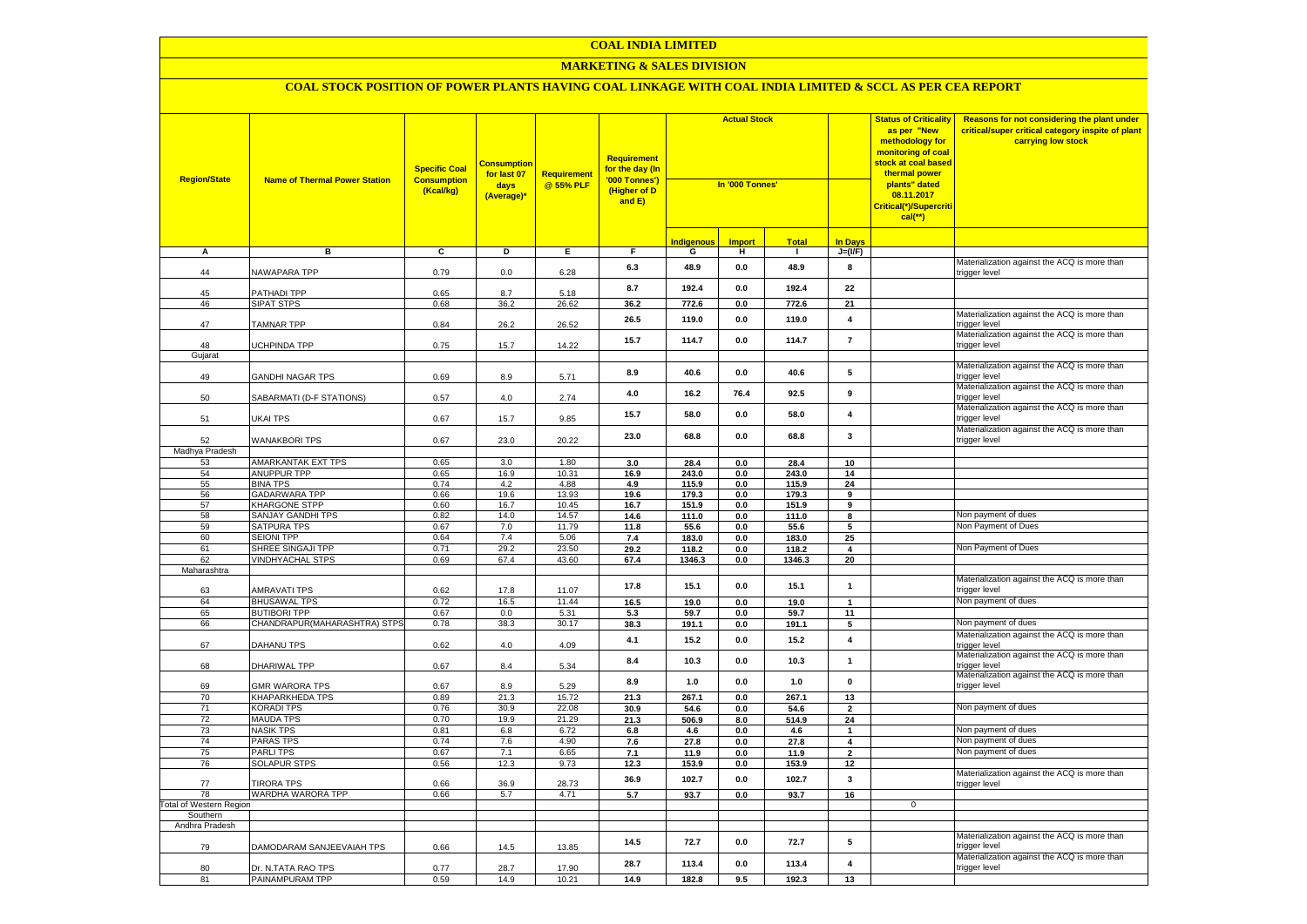#### **MARKETING & SALES DIVISION**

| <b>Region/State</b>             | <b>Name of Thermal Power Station</b>       | <b>Specific Coal</b><br><b>Consumption</b><br>(Kcal/kg) | <b>Consumption</b><br>for last 07<br>days<br>(Average)* | <b>Requirement</b><br>@ 55% PLF | <b>Requirement</b><br>for the day (In<br>'000 Tonnes')<br>(Higher of D<br>and E) | <b>Actual Stock</b><br>In '000 Tonnes' |                                  |                 |                         | <b>Status of Criticality</b><br>as per "New<br>methodology for<br>monitoring of coal<br><mark>stock at coal based</mark><br>thermal power<br>plants" dated<br>08.11.2017<br>Critical(*)/Supercriti<br>$cal$ (**) | Reasons for not considering the plant under<br>critical/super critical category inspite of plant<br>carrying low stock |
|---------------------------------|--------------------------------------------|---------------------------------------------------------|---------------------------------------------------------|---------------------------------|----------------------------------------------------------------------------------|----------------------------------------|----------------------------------|-----------------|-------------------------|------------------------------------------------------------------------------------------------------------------------------------------------------------------------------------------------------------------|------------------------------------------------------------------------------------------------------------------------|
|                                 |                                            |                                                         |                                                         |                                 |                                                                                  | Indigenous                             | <b>Import</b>                    | <b>Total</b>    | <b>In Days</b>          |                                                                                                                                                                                                                  |                                                                                                                        |
| A                               | в                                          | C                                                       | D                                                       | Е.                              | F.                                                                               | G                                      | н                                | $\mathbf{I}$    | $J=(VF)$                |                                                                                                                                                                                                                  |                                                                                                                        |
| 82                              | RAYALASEEMA TPS                            | 0.76                                                    | 18.8                                                    | 16.60                           | 18.8                                                                             | 30.7                                   | 0.0                              | 30.7            | $\overline{2}$          |                                                                                                                                                                                                                  | Materialization against the ACQ is more than<br>trigger level                                                          |
| 83                              | <b>SIMHADRI</b>                            | 0.78                                                    | 27.2                                                    | 20.54                           | 27.2                                                                             | 339.3                                  | 0.0                              | 339.3           | 12                      |                                                                                                                                                                                                                  |                                                                                                                        |
| 84                              | <b>SGPL TPP</b>                            | 0.53                                                    | 11.9                                                    | 9.26                            | 11.9                                                                             | 56.4                                   | 108.4                            | 164.8           | 14                      |                                                                                                                                                                                                                  |                                                                                                                        |
| 85                              | VIZAG TPP                                  | 0.67                                                    | 0.0                                                     | 9.20                            | 9.2                                                                              | 1.6                                    | 0.0                              | 1.6             | $\mathbf 0$             |                                                                                                                                                                                                                  |                                                                                                                        |
| Karnataka<br>86                 | <b>BELLARY TPS</b>                         | 0.63                                                    | 13.3                                                    | 14.23                           | 14.2                                                                             | 41.8                                   | $0.0\,$                          | 41.8            | $\mathbf{3}$            |                                                                                                                                                                                                                  | Materialization against the ACQ is more than<br>trigger level                                                          |
| 87                              | KUDGI STPP                                 | 0.63                                                    | 23.2                                                    | 19.90                           | 23.2                                                                             | 104.8                                  | 0.0                              | 104.8           | 5                       |                                                                                                                                                                                                                  | Materialization against the ACQ is more than<br>trigger level                                                          |
| 88                              | RAICHUR TPS                                | 0.66                                                    | 20.9                                                    | 14.98                           | 20.9                                                                             | 18.5                                   | 0.0                              | 18.5            | $\mathbf{1}$            |                                                                                                                                                                                                                  | Materialization against the ACQ is more than<br>trigger level                                                          |
| 89                              | YERMARUS TPP                               | 0.62                                                    | 11.1                                                    | 13.09                           | 13.1                                                                             | 19.6                                   | 0.0                              | 19.6            | $\mathbf{1}$            |                                                                                                                                                                                                                  | Materialization against the ACQ is more than<br>trigger level                                                          |
| Tamil Nadu                      |                                            |                                                         |                                                         |                                 |                                                                                  |                                        |                                  |                 |                         |                                                                                                                                                                                                                  | Materialization against the ACQ is more than                                                                           |
| 90                              | METTUR TPS                                 | 0.81                                                    | 14.8                                                    | 8.98                            | 14.8                                                                             | 25.2                                   | 0.0                              | 25.2            | $\overline{\mathbf{2}}$ |                                                                                                                                                                                                                  | trigger level<br>Materialization against the ACQ is more than                                                          |
| 91                              | METTUR TPS - II                            | 0.78                                                    | 5.7                                                     | 6.16                            | 6.2                                                                              | 35.8                                   | 0.0                              | 35.8            | 6                       |                                                                                                                                                                                                                  | rigger level<br>Materialization against the ACQ is more than                                                           |
| 92                              | NORTH CHENNAI TPS                          | 0.82                                                    | 29.8                                                    | 19.78                           | 29.8                                                                             | 120.7                                  | 0.0                              | 120.7           | $\pmb{4}$               |                                                                                                                                                                                                                  | rigger level<br>Materialization against the ACQ is more than                                                           |
| 93                              | <b>TUTICORIN TPS</b>                       | 0.96                                                    | 15.3                                                    | 13.31                           | 15.3                                                                             | 66.7                                   | 0.0                              | 66.7            | $\overline{\mathbf{4}}$ |                                                                                                                                                                                                                  | rigger level                                                                                                           |
| 94                              | VALLUR TPP                                 | 0.72                                                    | 16.4                                                    | 14.26                           | 16.4                                                                             | 142.6                                  | 0.0                              | 142.6           | 9                       |                                                                                                                                                                                                                  | Materialization against the ACQ is more than<br>rigger level                                                           |
| Telangana<br>95                 | <b>BHADRADRI TPP</b>                       | 0.69                                                    | 13.9                                                    | 9.83                            | 13.9                                                                             | 123.1                                  | 0.0                              | 123.1           | 9                       |                                                                                                                                                                                                                  |                                                                                                                        |
| 96                              | KAKATIYA TPS                               | 0.57                                                    | 12.6                                                    | 8.33                            | 12.6                                                                             | 197.7                                  | 0.0                              | 197.7           | 16                      |                                                                                                                                                                                                                  |                                                                                                                        |
| 97                              | <b>KOTHAGUDEM TPS (NEW)</b>                | 0.64                                                    | 13.1                                                    | 8.46                            | 13.1                                                                             | 127.7                                  | 0.0                              | 127.7           | 10                      |                                                                                                                                                                                                                  |                                                                                                                        |
| 98                              | KOTHAGUDEM TPS (STAGE-7)                   | 0.50                                                    | 2.1                                                     | 5.23                            | 5.2                                                                              | 155.9                                  | 0.0                              | 155.9           | 30                      |                                                                                                                                                                                                                  |                                                                                                                        |
| 99                              | RAMAGUNDEM STPS                            | 0.62                                                    | 31.4                                                    | 21.33                           | 31.4                                                                             | 413.6                                  | 0.0                              | 413.6           | 13                      |                                                                                                                                                                                                                  |                                                                                                                        |
| 100                             | RAMAGUNDEM-B TPS                           | 0.77                                                    | 0.8                                                     | 0.63                            | 0.8                                                                              | 13.4                                   | 0.0                              | 13.4            | 18                      |                                                                                                                                                                                                                  |                                                                                                                        |
| 101                             | <b>SINGARENI TPP</b>                       | 0.58                                                    | 16.1                                                    | 9.12                            | 16.1                                                                             | 143.2                                  | 0.0                              | 143.2           | 9                       |                                                                                                                                                                                                                  |                                                                                                                        |
| <b>Fotal of Southern Region</b> |                                            |                                                         |                                                         |                                 |                                                                                  |                                        |                                  |                 |                         | $\mathsf{O}\xspace$                                                                                                                                                                                              |                                                                                                                        |
| Eastern<br>Bihar                |                                            |                                                         |                                                         |                                 |                                                                                  |                                        |                                  |                 |                         |                                                                                                                                                                                                                  |                                                                                                                        |
|                                 |                                            |                                                         |                                                         |                                 | 7.0                                                                              | 53.6                                   | 0.0                              | 53.6            | 8                       |                                                                                                                                                                                                                  | Materialization against the ACQ is more than                                                                           |
| 102<br>103                      | <b>BARAUNI TPS</b><br><b>BARHI</b>         | 0.63<br>0.67                                            | 7.0<br>5.8                                              | 5.90<br>5.84                    | 5.8                                                                              | 119.4                                  | 0.0                              | 119.4           | 20                      |                                                                                                                                                                                                                  | rigger level                                                                                                           |
| 104                             | <b>BARH II</b>                             | 0.67                                                    | 11.5                                                    | 11.67                           | 11.7                                                                             | 238.9                                  | 0.0                              | 238.9           | 20                      |                                                                                                                                                                                                                  |                                                                                                                        |
| 105                             | KAHALGAON TPS                              | 0.80                                                    | 30.9                                                    | 24.62                           | 30.9                                                                             | 104.3                                  | 0.0                              | 104.3           | $\mathbf{3}$            |                                                                                                                                                                                                                  | Materialization against the ACQ is more than<br>rigger level                                                           |
| 106                             | <b>MUZAFFARPUR TPS</b>                     | 0.77                                                    | 6.1                                                     | 3.95                            | 6.1                                                                              | 29.9                                   | 0.0                              | 29.9            | 5                       |                                                                                                                                                                                                                  | Materialization against the ACQ is more than<br>rigger level                                                           |
| 107                             | NABINAGAR STPP                             | 0.58                                                    | 17.5                                                    | 10.14                           | 17.5                                                                             | 342.3                                  | 0.0                              | 342.3           | 20                      |                                                                                                                                                                                                                  |                                                                                                                        |
| 108                             | NABINAGAR TPP                              | 0.69                                                    | 13.5                                                    | 9.06                            | 13.5                                                                             | 133.2                                  | 0.0                              | 133.2           | 10                      |                                                                                                                                                                                                                  |                                                                                                                        |
| Jharkhand<br>109                | BOKARO TPS `A` EXP                         | 0.57                                                    | 6.3                                                     | 3.78                            | 6.3                                                                              | 98.1                                   | 0.0                              | 98.1            | 16                      |                                                                                                                                                                                                                  |                                                                                                                        |
| 110                             | CHANDRAPURA(DVC) TPS                       | 0.61                                                    | 5.7                                                     | 4.06                            | 5.7                                                                              | 125.2                                  | 0.0                              | 125.2           | 22                      |                                                                                                                                                                                                                  |                                                                                                                        |
| 111                             | JOJOBERA TPS                               | 0.69                                                    | 3.3                                                     | 2.18                            | 3.3                                                                              | 92.7                                   | 0.0                              | 92.7            | 28                      |                                                                                                                                                                                                                  |                                                                                                                        |
| 112                             | KODARMA TPP                                | 0.62                                                    | 13.7                                                    | 8.23                            | 13.7                                                                             | 107.7                                  | 0.0                              | 107.7           | 8                       |                                                                                                                                                                                                                  |                                                                                                                        |
| 113                             | <b>MAHADEV PRASAD STPP</b>                 | 0.70                                                    | 8.0                                                     | 5.01                            | 8.0                                                                              | 7.8                                    | 0.0                              | 7.8             | $\mathbf{1}$            |                                                                                                                                                                                                                  | Materialization against the ACQ is more than<br>rigger level                                                           |
| 114                             | MAITHON RB TPP                             | 0.64                                                    | 10.1                                                    | 8.89                            | 10.1                                                                             | 163.7                                  | 0.0                              | 163.7           | 16                      |                                                                                                                                                                                                                  |                                                                                                                        |
| 115                             | TENUGHAT TPS                               | 0.75                                                    | 5.8                                                     | 4.16                            | 5.8                                                                              | 41.8                                   | 0.0                              | 41.8            | $\overline{7}$          |                                                                                                                                                                                                                  | Materialization against the ACQ is more than<br>trigger level                                                          |
| Odisha                          |                                            |                                                         |                                                         |                                 |                                                                                  |                                        |                                  |                 |                         |                                                                                                                                                                                                                  |                                                                                                                        |
| 116<br>117                      | <b>DARLIPALI STPS</b><br><b>DERANG TPP</b> | 0.71<br>0.70                                            | 16.0<br>14.4                                            | 14.95<br>11.10                  | 16.0<br>14.4                                                                     | 501.2<br>1070.5                        | $\mathbf{0.0}$<br>$\mathbf{0.0}$ | 501.2<br>1070.5 | 31<br>74                |                                                                                                                                                                                                                  |                                                                                                                        |
| 118                             | <b>IB VALLEY TPS</b>                       | 0.83                                                    | 24.7                                                    | 19.16                           | 24.7                                                                             | 375.4                                  | 0.0                              | 375.4           | 15                      |                                                                                                                                                                                                                  |                                                                                                                        |